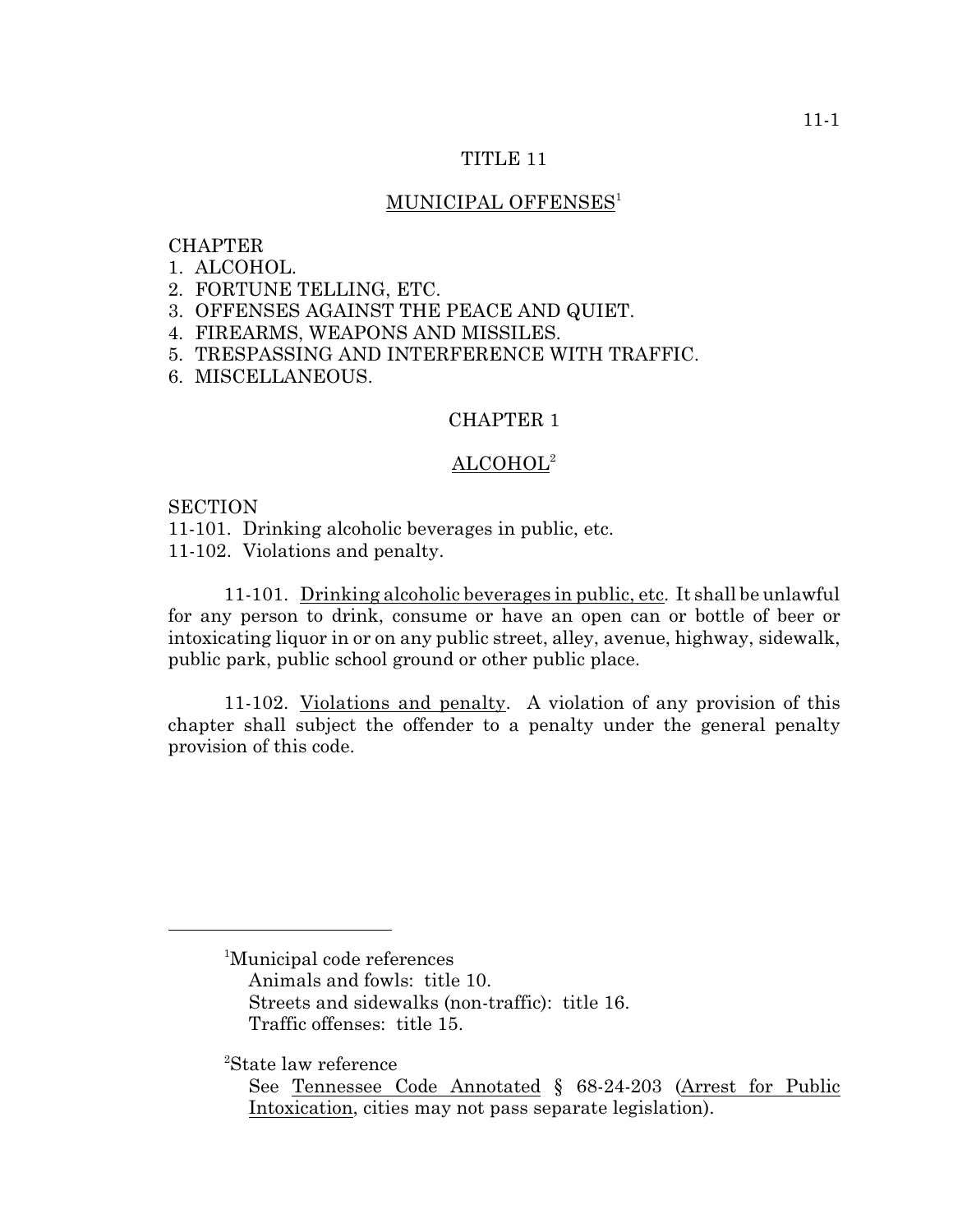# FORTUNE TELLING, ETC.

**SECTION** 11-201. Fortune telling, etc.

11-201. Fortune telling, etc. It shall be unlawful for any person to conduct the business of, solicit for, or ply the trade of fortune teller, clairvoyant, hypnotist, spiritualist, palmist, phrenologist, or other mystic endowed with supernatural powers. A violation of this section shall subject the offender to a penalty under the general penalty provision of this code.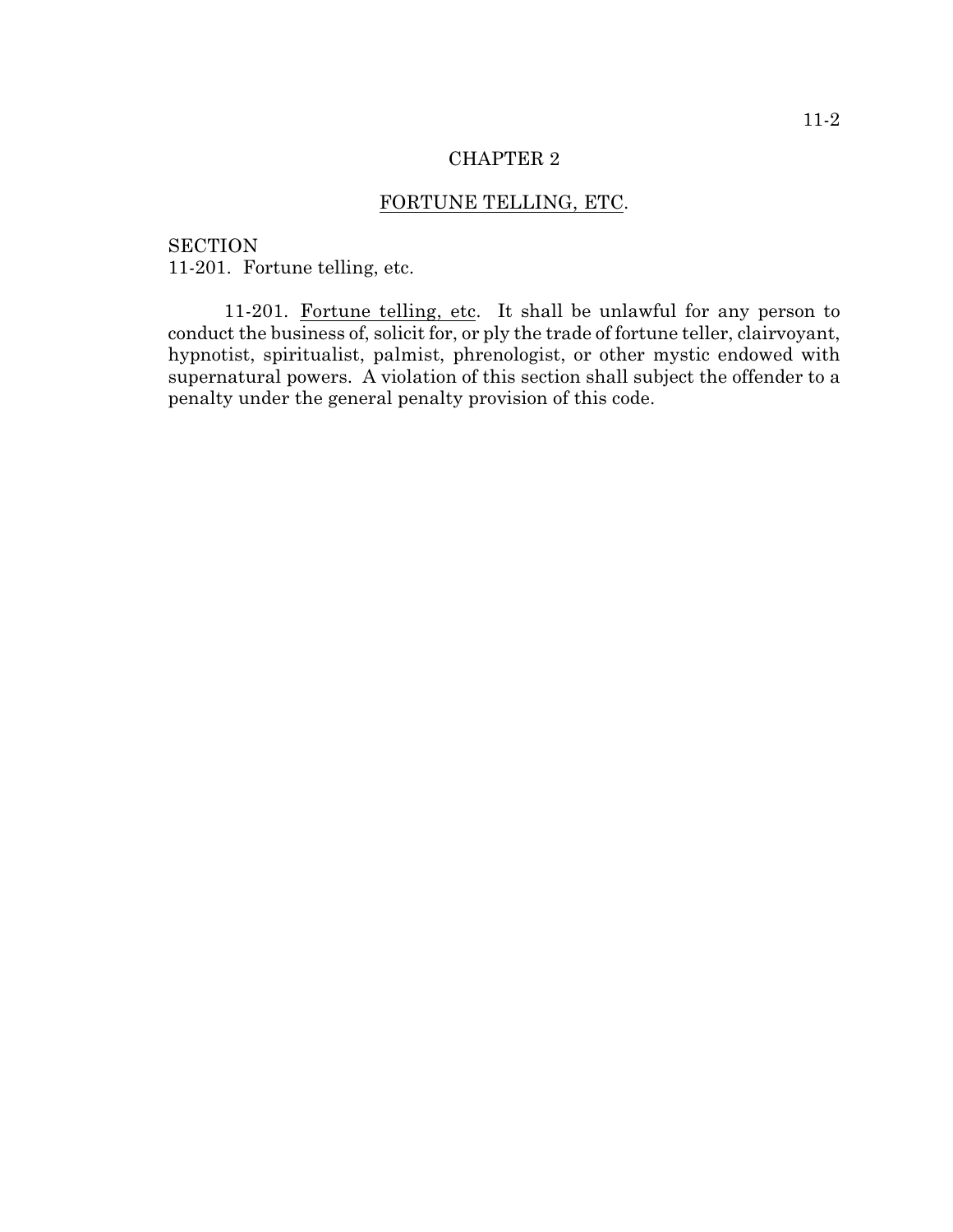# OFFENSES AGAINST THE PEACE AND QUIET

#### **SECTION**

11-301. Disturbing the peace.

11-302. Anti-noise regulations.

11-303. Violation and penalty.

11-301. Disturbing the peace. No person shall disturb, tend to disturb, or aid in disturbing the peace of others by violent, tumultuous, offensive, or obstreperous conduct, and no person shall knowingly permit such conduct upon any premises owned or possessed by him or under his control.

11-302. Anti-noise regulations. Subject to the provisions of this section, the creating of any unreasonably loud, disturbing, and unnecessary noise is prohibited. Noise of such character, intensity, or duration as to be detrimental to the life or health of any individual, or in disturbance of the public peace and welfare, is prohibited.

(1)) Miscellaneous prohibited noises enumerated. The following acts, among others, are declared to be loud, disturbing, and unnecessary noises in violation of this section, but this enumeration shall not be deemed to be exclusive, namely:

(a) Blowing horns. The sounding of any horn or other device on any automobile, motorcycle, bus, truck, or vehicle while not in motion except as a danger signal if another vehicle is approaching, apparently out of control, or if in motion, only as a danger signal after or as brakes are being applied and deceleration of the vehicle is intended; the creation by means of any such signal device of any unreasonably loud or harsh sound; and the sounding of such device for an unnecessary and unreasonable period of time.

(b) Radios, phonographs, etc. The playing of any radio, phonograph, or any musical instrument or sound device, including but not limited to loudspeakers or other devices for reproduction or amplification of sound, either independently of or in connection with motion pictures, radio, or television, in such a manner or with such volume, particularly during the hours between 11:00 P.M. and 7:00 A.M., as to annoy or disturb the quiet, comfort, or repose of person in any office or hospital, or in any dwelling, hotel, or other type of residence, or of any person in the vicinity.

(c) Yelling, shouting, etc. Yelling, shouting, whistling, or singing on the public streets, particularly between the hours of 11:00 P.M. and 7:00 A.M., or at any time or place so as to annoy or disturb the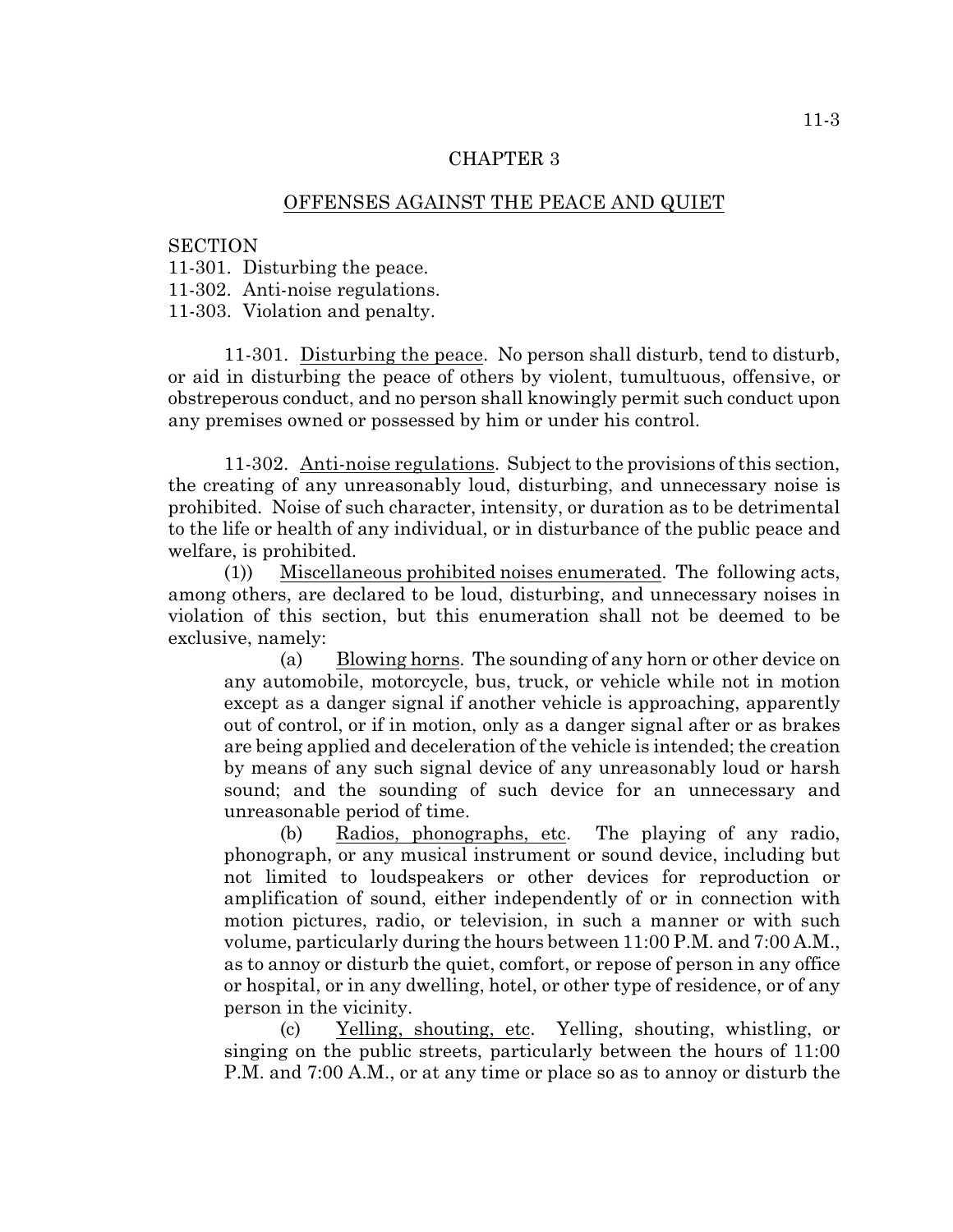quiet, comfort, or repose of any person in any hospital, dwelling, hotel, or other type of residence, or of any person in the vicinity.

(d) Pets. The keeping of any animal, bird, or fowl which by causing frequent or long continued noise shall disturb the comfort or repose of any person in the vicinity.

(e) Use of vehicle. The use of any automobile, motorcycle, truck, or vehicle so out of repair, so loaded, or in such manner as to cause loud and unnecessary grating, grinding, rattling, or other noise.

(f) Blowing whistles. The blowing of any steam whistle attached to any stationary boiler, except to give notice of the time to begin or stop work or as a warning of fire or danger, or upon request of proper town authorities.

(g) Exhaust discharge. To discharge into the open air the exhaust of any steam engine, stationary internal combustion engine, motor vehicle, or boat engine, except through a muffler or other device which will effectively prevent loud or explosive noises therefrom.

(h) Building operations. The erection (including excavation), demolition, alteration, or repair of any building in any residential area or section or the construction or repair of streets and highways in any residential area or section, other than between the hours of 7:00 A.M. and 6:00 P.M. on week days, except in case of urgent necessity in the interest of public health and safety, and then only with a permit from the building inspector granted for a period while the emergency continues not to exceed thirty (30) days. If the building inspector should determine that the public health and safety will not be impaired by the erection, demolition, alteration, or repair of any building or the excavation of streets and highways between the hours of 6:00 P.M. and 7:00 A.M., and if he shall further determine that loss or inconvenience would result to any party in interest through delay, he may grant permission for such work to be done between the hours of 6:00 P.M. and 7:00 A.M. upon application being made at the time the permit for the work is awarded or during the process of the work.

(i) Noises near schools, hospitals, churches, etc. The creation of any excessive noise on any street adjacent to any hospital or adjacent to any school, institution of learning, church, or court while the same is in session.

(j) Loading and unloading operations. The creation of any loud and excessive noise in connection with the loading or unloading of any vehicle or the opening and destruction of bales, boxes, crates, and other containers.

(k) Noises to attract attention. The use of any drum, loudspeaker, or other instrument or device emitting noise for the purpose of attracting attention to any performance, show, or sale or display of merchandise.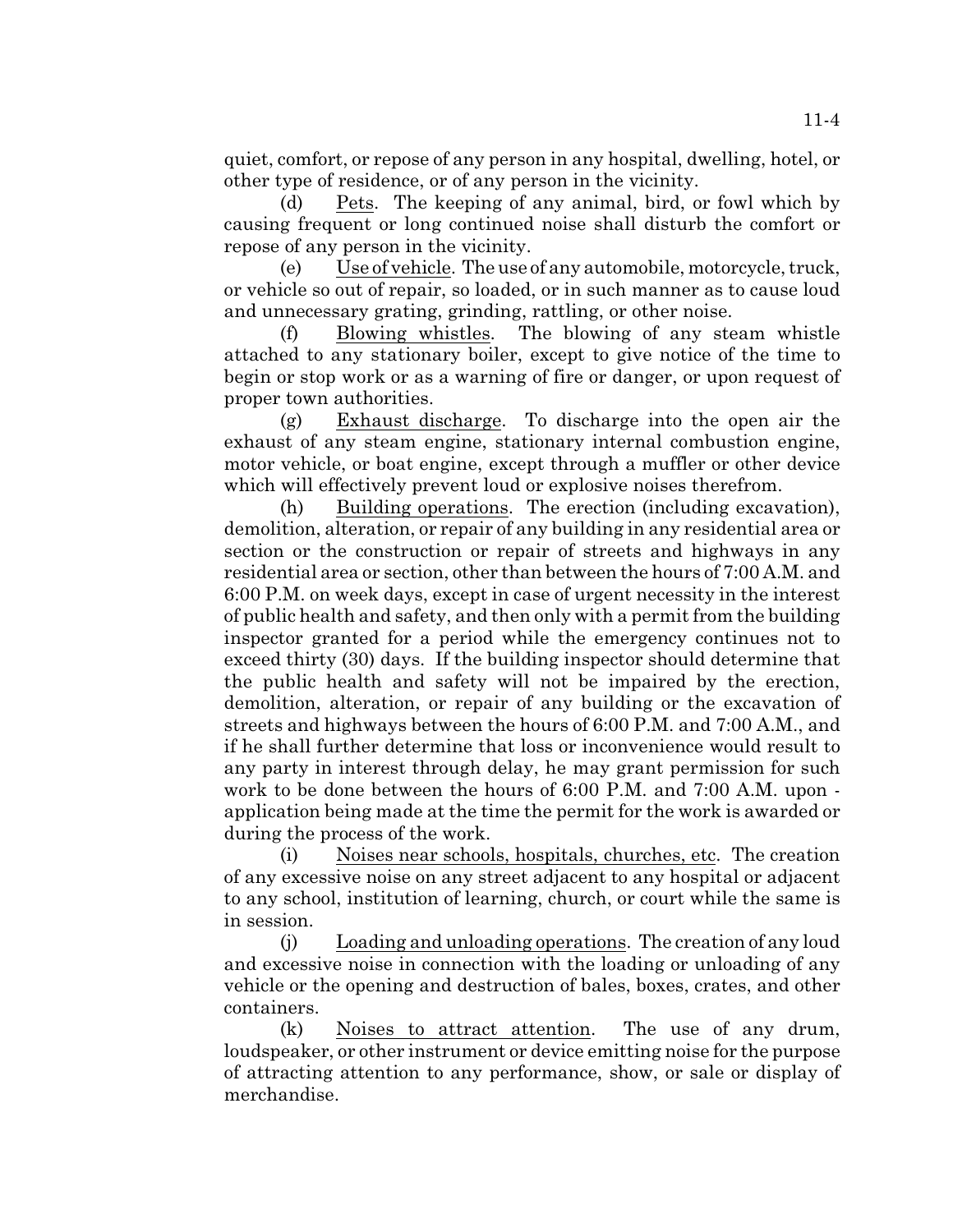(l) Loudspeakers or amplifiers on vehicles. The use of mechanical loudspeakers or amplifiers on trucks or other moving or standing vehicles for advertising or other purposes.

(2) Exceptions. None of the terms or prohibitions hereof shall apply to or be enforced against:

(a) Town vehicles. Any vehicle of the town while engaged upon necessary public business.

(b) Repair of streets, etc. Excavations or repairs of bridges, streets, or highways at night, by or on behalf of the town, the county, or the state, when the public welfare and convenience renders it impracticable to perform such work during the day.

(c) Noncommercial and nonprofit use of loudspeakers or amplifiers. The reasonable use of amplifiers or loudspeakers in the course of public addresses which are noncommercial in character and in the course of advertising functions sponsored by nonprofit organizations. However, no such use shall be made until a permit therefor is secured from the board of mayor and aldermen. Hours for the use of an amplified or public address system will be designated in the permit so issued and the use of such systems shall be restricted to the hours so designated in the permit.

11-303. Violation and penalty. A violation of any provision of this chapter shall subject the offender to a penalty under the general penalty provision of this code.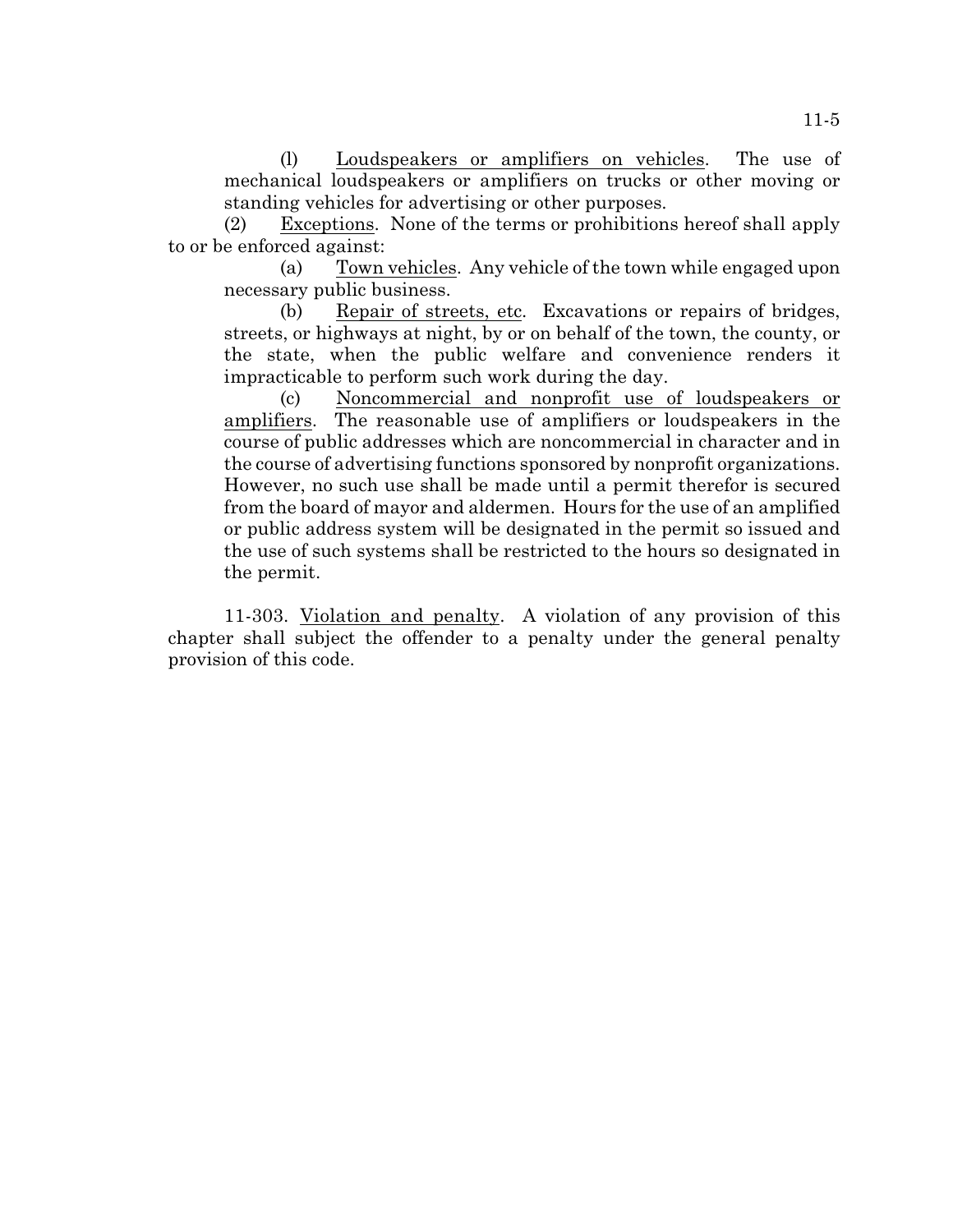# FIREARMS, WEAPONS AND MISSILES

#### **SECTION**

11-401. Air rifles, etc.

11-402. Throwing missiles.

11-403. Discharge of firearms.

11-404. Violation and penalty.

11-401. Air rifles, etc. It shall be unlawful for any person in the town to discharge any air gun, air pistol, air rifle, "BB" gun, or sling shot capable of discharging a bullet or pellet, made of metal, plastic or any other kind of material, whether propelled by spring, compressed air, expanding gas, explosive, or other force-producing means or method.

11-402. Throwing missiles. It shall be unlawful for any person maliciously to throw any stone, snowball, bottle, or any other missile upon or at any vehicle, building, tree, or other public or private property or upon or at any person.

11-403. Discharge of firearms. It shall be unlawful for any unauthorized person to discharge a firearm within the corporate limits.

11-404. Violation and penalty. A violation of any provision of this chapter shall subject the offender to a penalty under the general penalty provision of this code.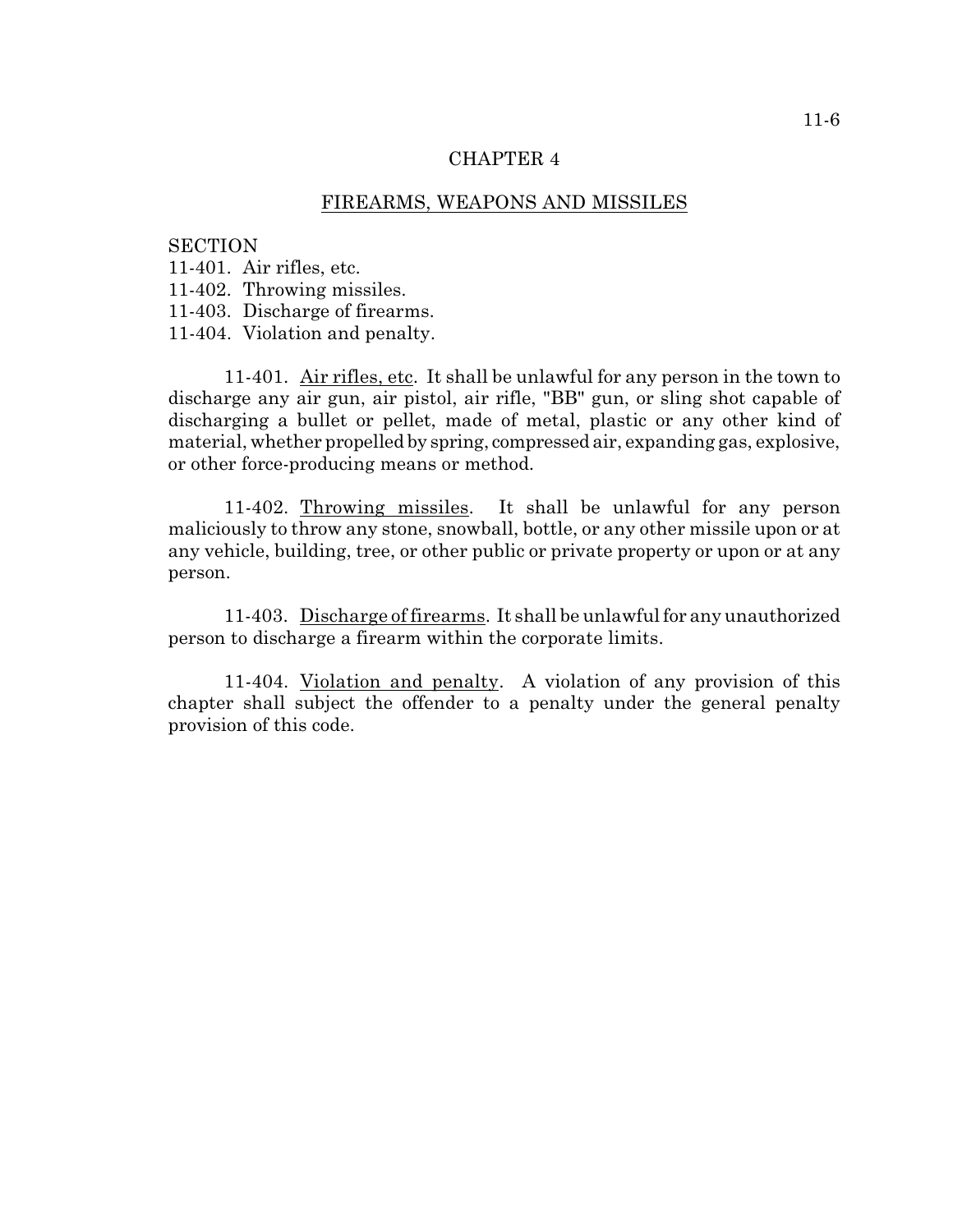# TRESPASSING AND INTERFERENCE WITH TRAFFIC

# **SECTION**

11-501. Trespassing.

11-502. Interference with traffic.

11-503. Violation and penalty.

11-501. Trespassing. (1) On premises open to the public.

(a) It shall be unlawful for any person to defy a lawful order, personally communicated to him by the owner or other authorized person, not to enter or remain upon the premises of another, including premises which are at the time open to the public.

(b) The owner of the premises, or his authorized agent, may lawfully order another not to enter or remain upon the premises if such person is committing, or commits, any act which interferes with, or tends to interfere with, the normal, orderly, peaceful or efficient conduct of the activities of such premises.

(2) On premises closed or partially closed to public. It shall be unlawful for any person to knowingly enter or remain upon the premises of another which is not open to the public, notwithstanding that another part of the premises is at the time open to the public.

(3) Vacant buildings. It shall be unlawful for any person to enter or remain upon the premises of a vacated building after notice against trespass is personally communicated to him by the owner or other authorized person or is posted in a conspicuous manner.

(4) Lots and buildings in general. It shall be unlawful for any person to enter or remain on or in any lot or parcel of land or any building or other structure after notice against trespass is personally communicated to him by the owner or other authorized person or is posted in a conspicuous manner.

(5) Peddlers, etc. It shall also be unlawful and deemed to be a trespass for any peddler, canvasser, solicitor, transient merchant, or other person to fail to promptly leave the private premises of any person who requests or directs him to leave. $1$ 

11-502. Interference with traffic. It shall be unlawful for any person to stand, sit, or engage in any activity whatever on any public street, sidewalk, bridge, or public ground in such a manner as to prevent, obstruct, or interfere with the free passage of pedestrian or vehicular traffic thereon.

<sup>&</sup>lt;sup>1</sup>Municipal code reference

Provisions governing peddlers: title 9, chapter 1.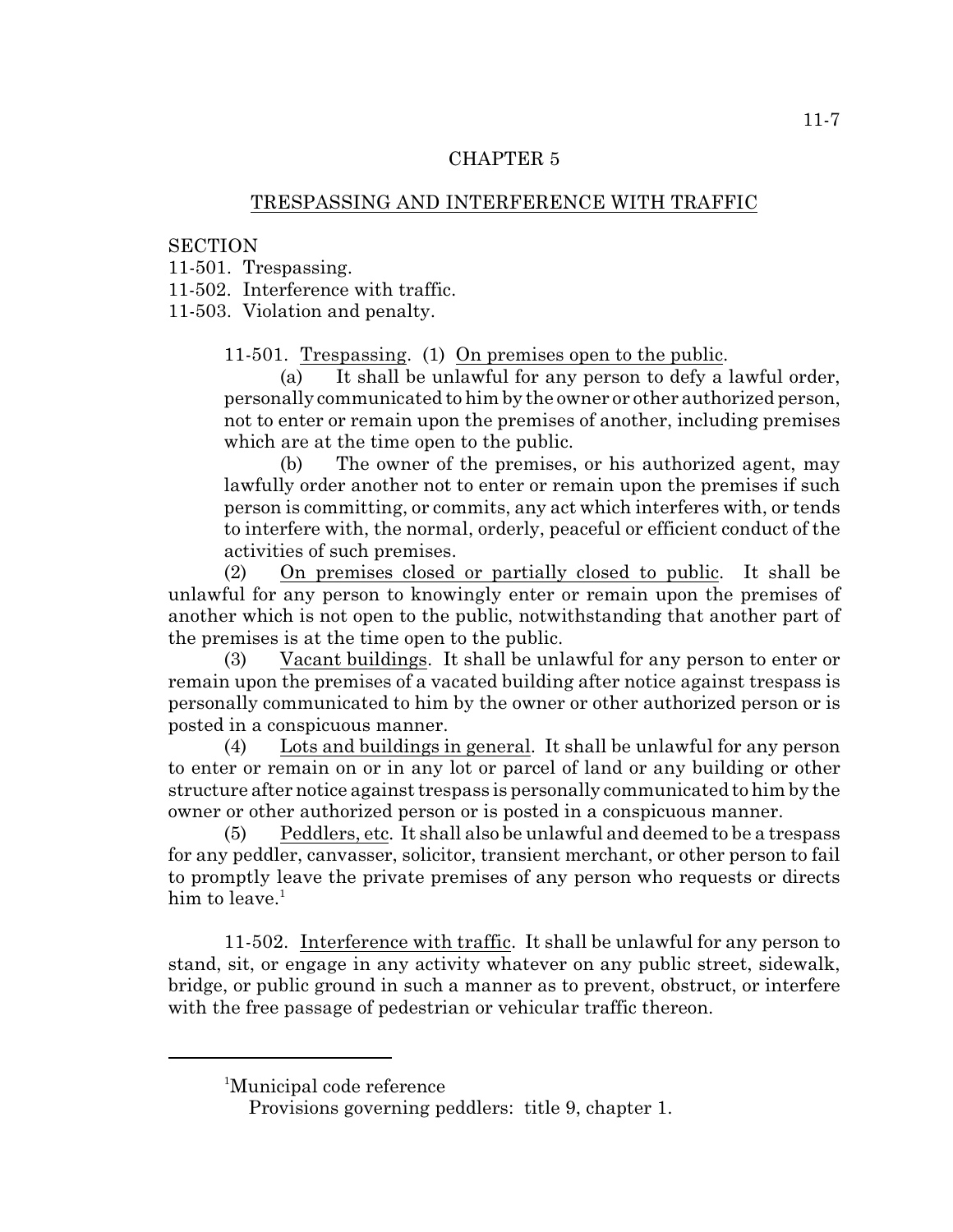11-503. Violation and penalty. A violation of any provision of this chapter shall subject the offender to a penalty under the general penalty provision of this code.